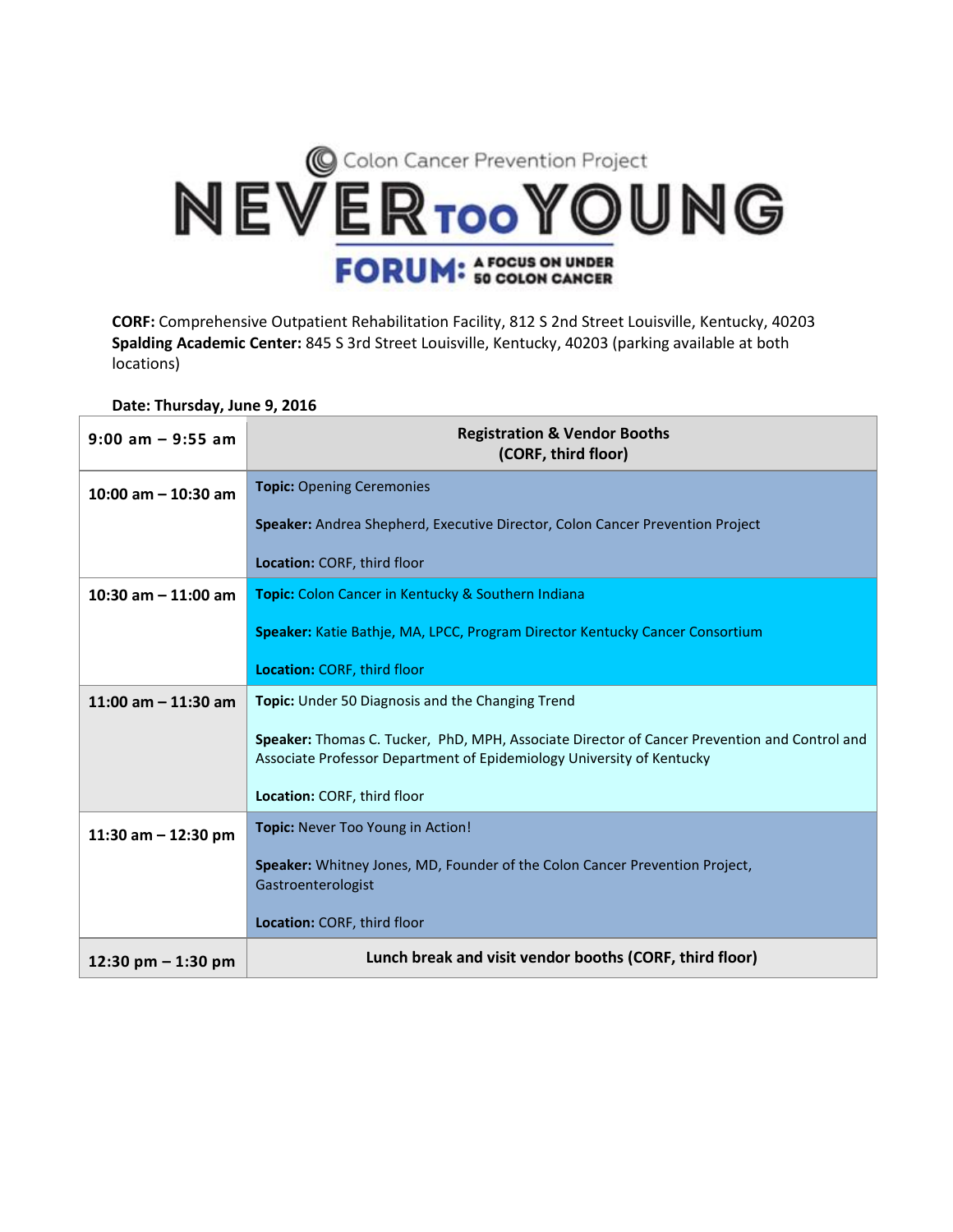|                                                                   | <b>Breakout sessions (Academic Center)</b>                                                                                                                                                                                                    |
|-------------------------------------------------------------------|-----------------------------------------------------------------------------------------------------------------------------------------------------------------------------------------------------------------------------------------------|
| 1:30 pm $-$ 2:25 pm<br><b>Session 1</b><br>Option<br>$\mathbf{A}$ | <b>Topic:</b> Healthy Lifestyles: decreasing your risk of occurrence<br><b>Speakers:</b><br>Paloma Thacker, MPH, Premier Surgery Center<br>Edward Galligan, PHD, Louisville Department of Public Health<br>Nicole Morris, RD, Humana          |
|                                                                   | Location: Academic Center, Room 116                                                                                                                                                                                                           |
| 1:30 pm $-$ 2:25 pm<br><b>Session 1</b><br>Option<br>B            | Topic: FIT IT IN: Ensuring Your Patients get Screened for Colon Cancer<br><b>Speakers:</b><br>Whitney Jones, MD, Colon cancer Prevention project<br>Amanda Smart, MPH, Colon Cancer Prevention Project<br>Location: Academic Center, Room 102 |
| $2:30$ pm $-3:30$ pm                                              | Topic 1: Yoga for Stress Relief & Overall Health (30 min.)                                                                                                                                                                                    |
| <b>Session 2</b><br>Option A                                      | Speaker: Paloma Thacker, MPH, Premier Surgery Center<br>Location: Academic Center, Room 106                                                                                                                                                   |
|                                                                   | Topic 2: Healthy Colon Cooking Class (30 min.)                                                                                                                                                                                                |
|                                                                   | Speaker: Nicole Morris, RD, Humana                                                                                                                                                                                                            |
|                                                                   | Location: Academic Center, Room 107                                                                                                                                                                                                           |
| $2:30$ pm $-3:30$ pm                                              | Topic: 1 Healthy Colon Cooking Class (30 min.)                                                                                                                                                                                                |
| <b>Session 2</b>                                                  | Speaker: Nicole Morris, RD, Humana                                                                                                                                                                                                            |
| B<br>Option                                                       | Location: Academic Center, Room 107                                                                                                                                                                                                           |
|                                                                   | Topic 2: Yoga for Stress Relief & Overall Health (30 min.)                                                                                                                                                                                    |
|                                                                   | Speaker: Katie Pilkington, RYT200, Colon Cancer Prevention Project                                                                                                                                                                            |
|                                                                   | Location: Academic Center, Room 106                                                                                                                                                                                                           |
| $2:30$ pm $-3:30$ pm                                              | Topic: Lynch Syndrome & Hereditary Colon Cancers in our Region                                                                                                                                                                                |
| <b>Session 2</b><br>Option<br>C                                   | <b>Speakers:</b><br>Justine Cooper, MS, CGC, Central Baptist Hospital<br>Amanda Anglin, Genetic Counselor for Myriad                                                                                                                          |
|                                                                   | Location: Academic Center, Room 102                                                                                                                                                                                                           |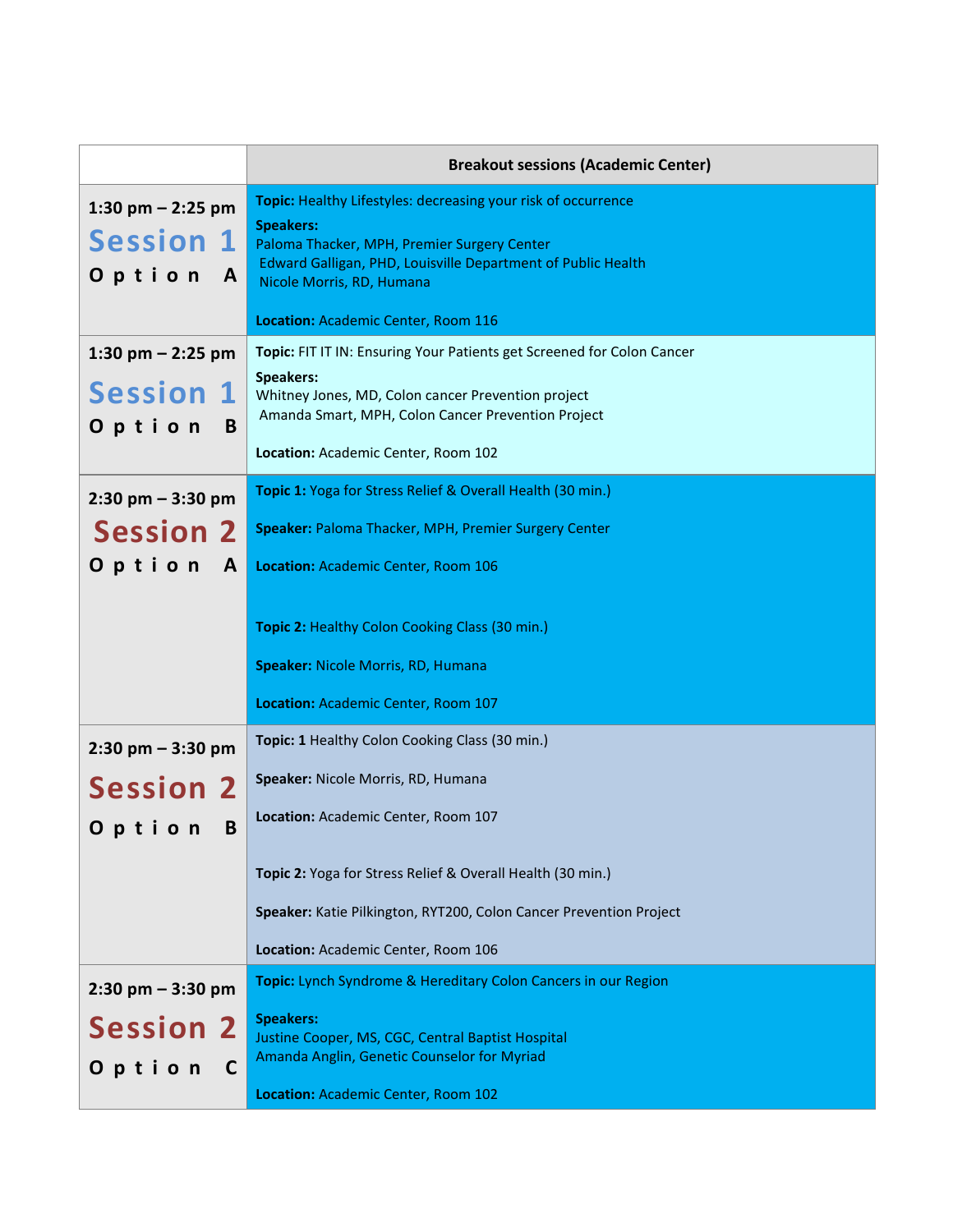| $2:30$ pm $-3:30$ pm<br><b>Session 2</b><br>Option<br>D | Topic: Help the Helper<br><b>Speakers:</b><br>Beth Payne, MSSW, CSW, LSW, Norton Cancer Institute<br>Laura Carpenter, MSSW, CSW, LSW, OSW-C, Norton Cancer Institute                                                                                                                                                                                                                                                                                     |
|---------------------------------------------------------|----------------------------------------------------------------------------------------------------------------------------------------------------------------------------------------------------------------------------------------------------------------------------------------------------------------------------------------------------------------------------------------------------------------------------------------------------------|
|                                                         | Location: Academic Center, Room 103                                                                                                                                                                                                                                                                                                                                                                                                                      |
| $2:30$ pm $-3:30$ pm                                    | Topic: Fighters and Survivors Only. How it affects us differently: An open conversation about<br>young colon cancer                                                                                                                                                                                                                                                                                                                                      |
| <b>Session 2</b>                                        | <b>Facilitator:</b><br>Gretchen Irvin, RN, BSN, OCN, Norton Cancer Institute                                                                                                                                                                                                                                                                                                                                                                             |
| Option<br>E.                                            | <b>Speakers:</b><br>Jennifer Hughes, N2Y survivor                                                                                                                                                                                                                                                                                                                                                                                                        |
|                                                         | Rick Barney, N2Y survivor, Chief Marketing and Media Officer Spalding University                                                                                                                                                                                                                                                                                                                                                                         |
|                                                         | Location: Academic Center, Room 114                                                                                                                                                                                                                                                                                                                                                                                                                      |
| 3:30 pm $-$ 4:00 pm                                     | Break & Visit Vendor Booths (CORF, third floor)                                                                                                                                                                                                                                                                                                                                                                                                          |
| 4:00 pm $-$ 5:25 pm                                     | Panel of Physicians, Navigators, Young Fighters & Survivors for Q&A                                                                                                                                                                                                                                                                                                                                                                                      |
|                                                         | <b>Speakers:</b><br>Karen Allen, RN, patient navigator, Norton                                                                                                                                                                                                                                                                                                                                                                                           |
|                                                         | Michael Driscoll, MD, Norton Cancer Institute<br>Russ Farmer, MD, University of Louisville Rectal Surgeon<br>Whitney Jones, MD, Founder of the Colon Cancer Prevention Project, Founder of Kentucky<br><b>Cancer Foundation, Gastroenterologist</b><br>Logan Murphy, MD, general practitioner, N2Y Survivor<br>Stefanie Sydnor, N2Y Survivor<br><b>Moderator:</b><br>Wayne B Tuckson, MD, Kentucky One Colorectal surgeon<br>Location: CORF, third floor |
| 5:30 pm $-6:00$ pm                                      | <b>Cocktail hour and Closing Remarks (CORF, second floor)</b>                                                                                                                                                                                                                                                                                                                                                                                            |
|                                                         | 1 drink ticket with each reservation<br>Cash bar available                                                                                                                                                                                                                                                                                                                                                                                               |

## **Additional Information:**

There will be snacks, water and coffee available all day. We will provide folders, pens and all needed materials. You do not need to bring anything but yourself and the desire to learn more about saving others from preventable suffering and death from colon cancer.